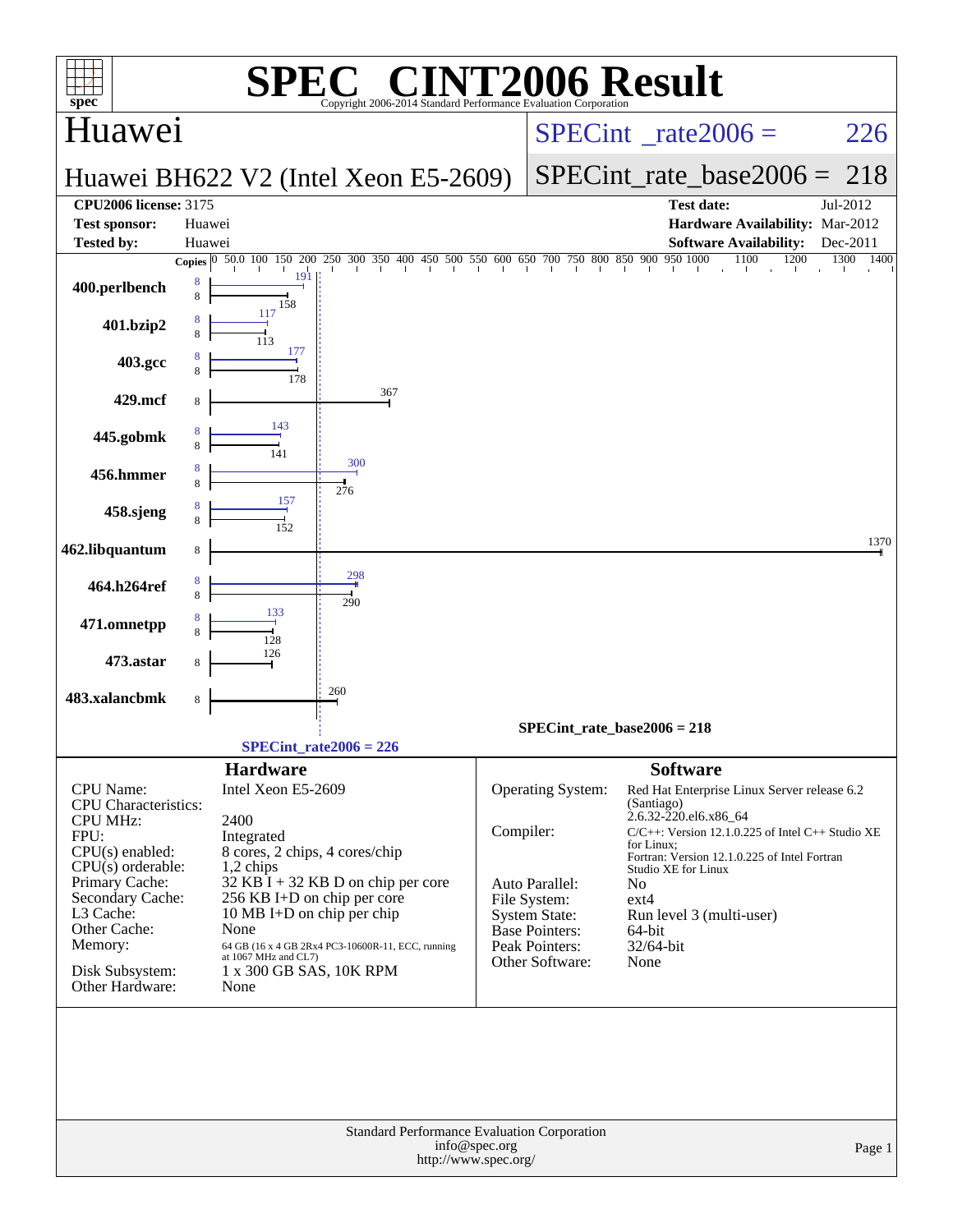

### Huawei

## SPECint rate $2006 = 226$

#### Huawei BH622 V2 (Intel Xeon E5-2609)

[SPECint\\_rate\\_base2006 =](http://www.spec.org/auto/cpu2006/Docs/result-fields.html#SPECintratebase2006) 218

**[CPU2006 license:](http://www.spec.org/auto/cpu2006/Docs/result-fields.html#CPU2006license)** 3175 **[Test date:](http://www.spec.org/auto/cpu2006/Docs/result-fields.html#Testdate)** Jul-2012

**[Test sponsor:](http://www.spec.org/auto/cpu2006/Docs/result-fields.html#Testsponsor)** Huawei **[Hardware Availability:](http://www.spec.org/auto/cpu2006/Docs/result-fields.html#HardwareAvailability)** Mar-2012 **[Tested by:](http://www.spec.org/auto/cpu2006/Docs/result-fields.html#Testedby)** Huawei **[Software Availability:](http://www.spec.org/auto/cpu2006/Docs/result-fields.html#SoftwareAvailability)** Dec-2011

#### **[Results Table](http://www.spec.org/auto/cpu2006/Docs/result-fields.html#ResultsTable)**

|                    | <b>Base</b>             |                |       |                                                                                                          |            |                |            | <b>Peak</b>   |                |              |                |              |                |              |
|--------------------|-------------------------|----------------|-------|----------------------------------------------------------------------------------------------------------|------------|----------------|------------|---------------|----------------|--------------|----------------|--------------|----------------|--------------|
| <b>Benchmark</b>   | <b>Copies</b>           | <b>Seconds</b> | Ratio | <b>Seconds</b>                                                                                           | Ratio      | <b>Seconds</b> | Ratio      | <b>Copies</b> | <b>Seconds</b> | <b>Ratio</b> | <b>Seconds</b> | <b>Ratio</b> | <b>Seconds</b> | <b>Ratio</b> |
| 400.perlbench      | 8                       | 495            | 158   | 494                                                                                                      | <b>158</b> | 493            | 158        | 8             | 409            | 191          | 408            | <b>191</b>   | 408            | 191          |
| 401.bzip2          |                         | 686            | 113   | 687                                                                                                      | 112        | 686            | <b>113</b> |               | 659            | 117          | 659            | 117          | 661            | 117          |
| $403.\mathrm{gcc}$ |                         | 361            | 178   | 361                                                                                                      | 178        | 361            | 1791       | 8             | 363            | 177          | 364            | 177          | 365            | 177          |
| $429$ .mcf         | 8                       | 200            | 366   | 198                                                                                                      | 368        | 199            | <b>367</b> | 8             | 200            | 366          | 198            | 368          | 199            | 367          |
| $445$ .gobmk       |                         | 597            | 141   | 596                                                                                                      | 141        | 596            | 141        | 8             | 585            | 143          | 585            | 143          | 585            | 144          |
| 456.hmmer          |                         | 270            | 276   | 270                                                                                                      | 276        | 272            | 274        | 8             | 249            | 300          | 249            | 300          | 249            | 300          |
| 458 sjeng          | 8                       | 636            | 152   | 636                                                                                                      | 152        | 636            | 152        | 8             | 618            | 157          | 618            | 157          | 619            | 156          |
| 462.libquantum     | 8                       | 121            | 1370  | 121                                                                                                      | 1370       | 120            | 1380       | 8             | 121            | 1370         | 121            | 1370         | 120            | 1380         |
| 464.h264ref        | 8                       | 613            | 289   | 611                                                                                                      | <b>290</b> | 611            | <b>290</b> | 8             | 586            | 302          | 593            | 298          | 597            | 296          |
| 471.omnetpp        |                         | 392            | 128   | 392                                                                                                      | 128        | 391            | <b>128</b> | 8             | 374            | 134          | 375            | 133          | 375            | 133          |
| $473.$ astar       | $\mathsf{\overline{R}}$ | 448            | 125   | 444                                                                                                      | <b>126</b> | 444            | <b>127</b> | 8             | 448            | 125          | 444            | 126          | 444            | 127          |
| 483.xalancbmk      | 8                       | 213            | 260   | 212                                                                                                      | 260        | 212            | 261        | 8             | 213            | 260          | 212            | <b>260</b>   | 212            | 261          |
|                    |                         |                |       | Results appear in the order in which they were run. Bold underlined text indicates a median measurement. |            |                |            |               |                |              |                |              |                |              |

#### **[Submit Notes](http://www.spec.org/auto/cpu2006/Docs/result-fields.html#SubmitNotes)**

 The numactl mechanism was used to bind copies to processors. The config file option 'submit' was used to generate numactl commands to bind each copy to a specific processor. For details, please see the config file.

#### **[Operating System Notes](http://www.spec.org/auto/cpu2006/Docs/result-fields.html#OperatingSystemNotes)**

 Stack size set to unlimited using "ulimit -s unlimited" echo always > /sys/kernel/mm/redhat\_transparent\_hugepage/enabled Filesystem page cache cleared with: echo 1> /proc/sys/vm/drop\_caches runspec command invoked through numactl i.e.: numactl --interleave=all runspec <etc> Select only test related files when installing the operating system

#### **[Platform Notes](http://www.spec.org/auto/cpu2006/Docs/result-fields.html#PlatformNotes)**

 BIOS configuration: Set Power Efficiency Mode to Performance Baseboard Management Controller used to adjust the fan speed to 100% Sysinfo program /spec/config/sysinfo.rev6800 \$Rev: 6800 \$ \$Date:: 2011-10-11 #\$ 6f2ebdff5032aaa42e583f96b07f99d3 running on BH622-RH6.2 Sat Jul 7 17:09:16 2012

 This section contains SUT (System Under Test) info as seen by some common utilities. To remove or add to this section, see: <http://www.spec.org/cpu2006/Docs/config.html#sysinfo>

Continued on next page

Standard Performance Evaluation Corporation [info@spec.org](mailto:info@spec.org) <http://www.spec.org/>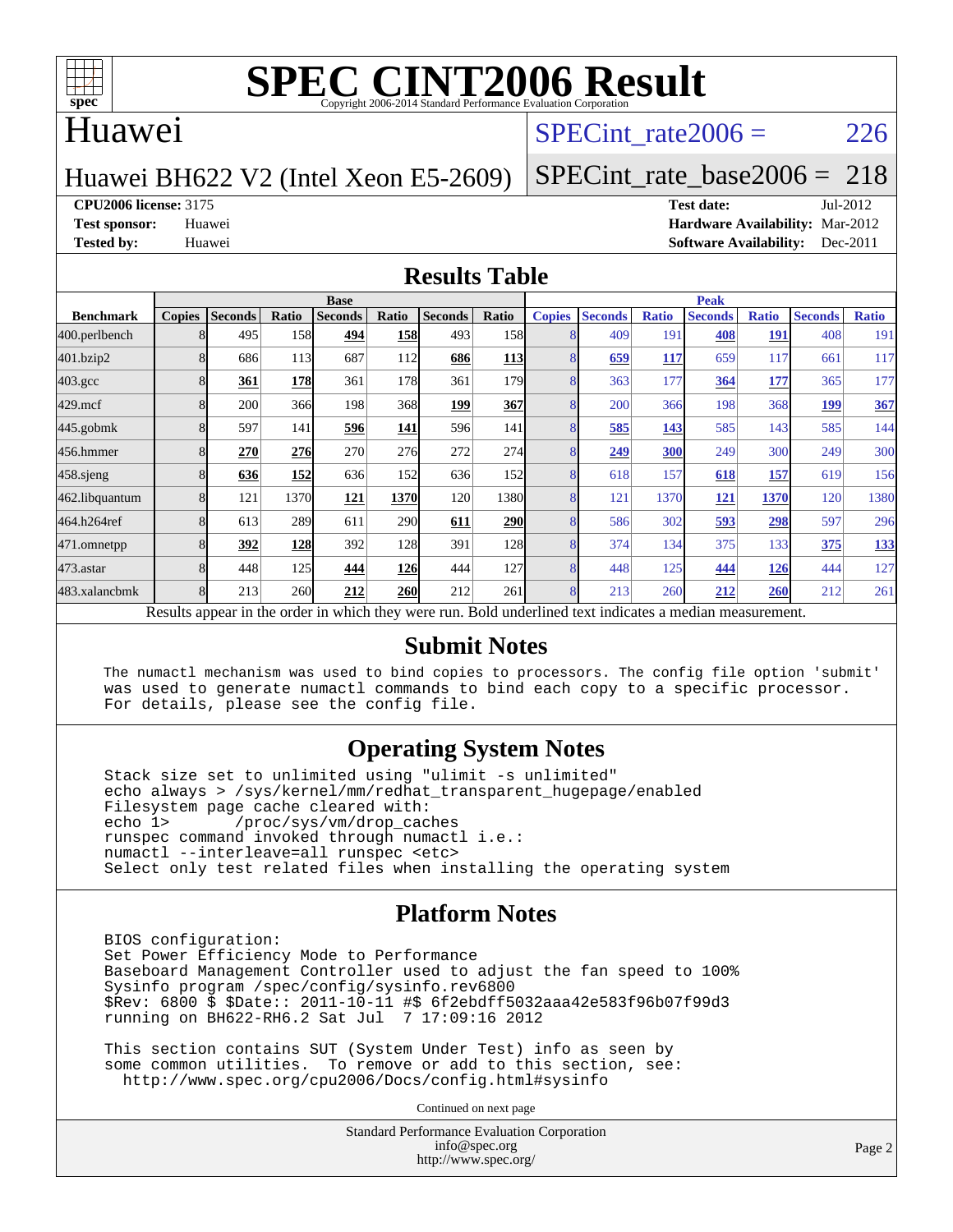

### Huawei

SPECint rate $2006 = 226$ 

Huawei BH622 V2 (Intel Xeon E5-2609)

[SPECint\\_rate\\_base2006 =](http://www.spec.org/auto/cpu2006/Docs/result-fields.html#SPECintratebase2006) 218

**[CPU2006 license:](http://www.spec.org/auto/cpu2006/Docs/result-fields.html#CPU2006license)** 3175 **[Test date:](http://www.spec.org/auto/cpu2006/Docs/result-fields.html#Testdate)** Jul-2012 **[Test sponsor:](http://www.spec.org/auto/cpu2006/Docs/result-fields.html#Testsponsor)** Huawei **[Hardware Availability:](http://www.spec.org/auto/cpu2006/Docs/result-fields.html#HardwareAvailability)** Mar-2012 **[Tested by:](http://www.spec.org/auto/cpu2006/Docs/result-fields.html#Testedby)** Huawei **[Software Availability:](http://www.spec.org/auto/cpu2006/Docs/result-fields.html#SoftwareAvailability)** Dec-2011

#### **[Platform Notes \(Continued\)](http://www.spec.org/auto/cpu2006/Docs/result-fields.html#PlatformNotes)**

 From /proc/cpuinfo model name : Intel(R) Xeon(R) CPU E5-2609 0 @ 2.40GHz 2 "physical id"s (chips) 8 "processors" cores, siblings (Caution: counting these is hw and system dependent. The following excerpts from /proc/cpuinfo might not be reliable. Use with caution.) cpu cores : 4 siblings : 4 physical 0: cores 0 1 2 3 physical 1: cores 0 1 2 3 cache size : 10240 KB From /proc/meminfo<br>MemTotal: 65936808 kB HugePages\_Total: 0<br>Hugepagesize: 2048 kB Hugepagesize: From /etc/\*release\* /etc/\*version\* redhat-release: Red Hat Enterprise Linux Server release 6.2 (Santiago) system-release: Red Hat Enterprise Linux Server release 6.2 (Santiago) system-release-cpe: cpe:/o:redhat:enterprise\_linux:6server:ga:server uname -a: Linux BH622-RH6.2 2.6.32-220.el6.x86\_64 #1 SMP Wed Nov 9 08:03:13 EST 2011 x86\_64 x86\_64 x86\_64 GNU/Linux run-level 3 Jul 7 17:05 SPEC is set to: /spec Filesystem Type Size Used Avail Use% Mounted on<br>
/dev/sdal ext4 197G 44G 144G 24% / /dev/sda1 ext4 197G 44G 144G 24% / Additional information from dmidecode: Memory: 16x Samsung M393B1K70DH0-CK0 4 GB 1333 MHz 2 rank

#### **[General Notes](http://www.spec.org/auto/cpu2006/Docs/result-fields.html#GeneralNotes)**

Environment variables set by runspec before the start of the run: LD LIBRARY PATH = "/spec/libs/32:/spec/libs/64"

 Binaries compiled on a system with 2 x Xeon X5645 CPU + 16GB memory using RHEL 6.1

### **[Base Compiler Invocation](http://www.spec.org/auto/cpu2006/Docs/result-fields.html#BaseCompilerInvocation)**

[C benchmarks](http://www.spec.org/auto/cpu2006/Docs/result-fields.html#Cbenchmarks):  $inc -m32$ 

Continued on next page

Standard Performance Evaluation Corporation [info@spec.org](mailto:info@spec.org) <http://www.spec.org/>

Page 3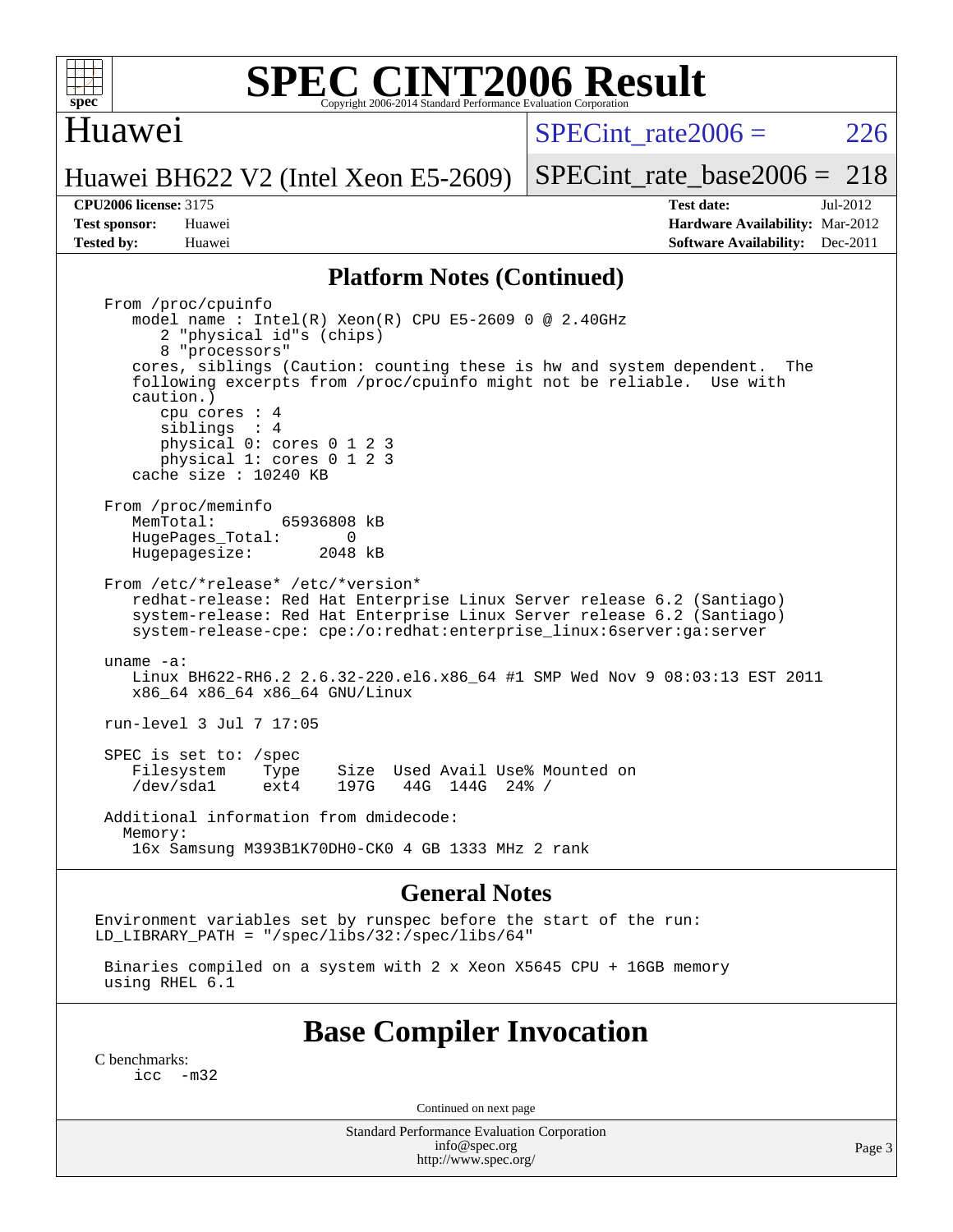### Standard Performance Evaluation Corporation **[SPEC CINT2006 Result](http://www.spec.org/auto/cpu2006/Docs/result-fields.html#SPECCINT2006Result)** Huawei Huawei BH622 V2 (Intel Xeon E5-2609) SPECint rate $2006 = 226$ [SPECint\\_rate\\_base2006 =](http://www.spec.org/auto/cpu2006/Docs/result-fields.html#SPECintratebase2006) 218 **[CPU2006 license:](http://www.spec.org/auto/cpu2006/Docs/result-fields.html#CPU2006license)** 3175 **[Test date:](http://www.spec.org/auto/cpu2006/Docs/result-fields.html#Testdate)** Jul-2012 **[Test sponsor:](http://www.spec.org/auto/cpu2006/Docs/result-fields.html#Testsponsor)** Huawei **[Hardware Availability:](http://www.spec.org/auto/cpu2006/Docs/result-fields.html#HardwareAvailability)** Mar-2012 **[Tested by:](http://www.spec.org/auto/cpu2006/Docs/result-fields.html#Testedby)** Huawei **[Software Availability:](http://www.spec.org/auto/cpu2006/Docs/result-fields.html#SoftwareAvailability)** Dec-2011 **[Base Compiler Invocation \(Continued\)](http://www.spec.org/auto/cpu2006/Docs/result-fields.html#BaseCompilerInvocation)** [C++ benchmarks:](http://www.spec.org/auto/cpu2006/Docs/result-fields.html#CXXbenchmarks) [icpc -m32](http://www.spec.org/cpu2006/results/res2012q3/cpu2006-20120717-23791.flags.html#user_CXXbase_intel_icpc_4e5a5ef1a53fd332b3c49e69c3330699) **[Base Portability Flags](http://www.spec.org/auto/cpu2006/Docs/result-fields.html#BasePortabilityFlags)** 400.perlbench: [-DSPEC\\_CPU\\_LINUX\\_IA32](http://www.spec.org/cpu2006/results/res2012q3/cpu2006-20120717-23791.flags.html#b400.perlbench_baseCPORTABILITY_DSPEC_CPU_LINUX_IA32) 462.libquantum: [-DSPEC\\_CPU\\_LINUX](http://www.spec.org/cpu2006/results/res2012q3/cpu2006-20120717-23791.flags.html#b462.libquantum_baseCPORTABILITY_DSPEC_CPU_LINUX) 483.xalancbmk: [-DSPEC\\_CPU\\_LINUX](http://www.spec.org/cpu2006/results/res2012q3/cpu2006-20120717-23791.flags.html#b483.xalancbmk_baseCXXPORTABILITY_DSPEC_CPU_LINUX) **[Base Optimization Flags](http://www.spec.org/auto/cpu2006/Docs/result-fields.html#BaseOptimizationFlags)** [C benchmarks](http://www.spec.org/auto/cpu2006/Docs/result-fields.html#Cbenchmarks): [-xSSE4.2](http://www.spec.org/cpu2006/results/res2012q3/cpu2006-20120717-23791.flags.html#user_CCbase_f-xSSE42_f91528193cf0b216347adb8b939d4107) [-ipo](http://www.spec.org/cpu2006/results/res2012q3/cpu2006-20120717-23791.flags.html#user_CCbase_f-ipo) [-O3](http://www.spec.org/cpu2006/results/res2012q3/cpu2006-20120717-23791.flags.html#user_CCbase_f-O3) [-no-prec-div](http://www.spec.org/cpu2006/results/res2012q3/cpu2006-20120717-23791.flags.html#user_CCbase_f-no-prec-div) [-opt-prefetch](http://www.spec.org/cpu2006/results/res2012q3/cpu2006-20120717-23791.flags.html#user_CCbase_f-opt-prefetch) [-opt-mem-layout-trans=3](http://www.spec.org/cpu2006/results/res2012q3/cpu2006-20120717-23791.flags.html#user_CCbase_f-opt-mem-layout-trans_a7b82ad4bd7abf52556d4961a2ae94d5) [C++ benchmarks:](http://www.spec.org/auto/cpu2006/Docs/result-fields.html#CXXbenchmarks) [-xSSE4.2](http://www.spec.org/cpu2006/results/res2012q3/cpu2006-20120717-23791.flags.html#user_CXXbase_f-xSSE42_f91528193cf0b216347adb8b939d4107) [-ipo](http://www.spec.org/cpu2006/results/res2012q3/cpu2006-20120717-23791.flags.html#user_CXXbase_f-ipo) [-O3](http://www.spec.org/cpu2006/results/res2012q3/cpu2006-20120717-23791.flags.html#user_CXXbase_f-O3) [-no-prec-div](http://www.spec.org/cpu2006/results/res2012q3/cpu2006-20120717-23791.flags.html#user_CXXbase_f-no-prec-div) [-opt-prefetch](http://www.spec.org/cpu2006/results/res2012q3/cpu2006-20120717-23791.flags.html#user_CXXbase_f-opt-prefetch) [-opt-mem-layout-trans=3](http://www.spec.org/cpu2006/results/res2012q3/cpu2006-20120717-23791.flags.html#user_CXXbase_f-opt-mem-layout-trans_a7b82ad4bd7abf52556d4961a2ae94d5) [-Wl,-z,muldefs](http://www.spec.org/cpu2006/results/res2012q3/cpu2006-20120717-23791.flags.html#user_CXXbase_link_force_multiple1_74079c344b956b9658436fd1b6dd3a8a) [-L/smartheap -lsmartheap](http://www.spec.org/cpu2006/results/res2012q3/cpu2006-20120717-23791.flags.html#user_CXXbase_SmartHeap_7c9e394a5779e1a7fec7c221e123830c) **[Base Other Flags](http://www.spec.org/auto/cpu2006/Docs/result-fields.html#BaseOtherFlags)** [C benchmarks](http://www.spec.org/auto/cpu2006/Docs/result-fields.html#Cbenchmarks): 403.gcc: [-Dalloca=\\_alloca](http://www.spec.org/cpu2006/results/res2012q3/cpu2006-20120717-23791.flags.html#b403.gcc_baseEXTRA_CFLAGS_Dalloca_be3056838c12de2578596ca5467af7f3) **[Peak Compiler Invocation](http://www.spec.org/auto/cpu2006/Docs/result-fields.html#PeakCompilerInvocation)** [C benchmarks \(except as noted below\)](http://www.spec.org/auto/cpu2006/Docs/result-fields.html#Cbenchmarksexceptasnotedbelow): [icc -m32](http://www.spec.org/cpu2006/results/res2012q3/cpu2006-20120717-23791.flags.html#user_CCpeak_intel_icc_5ff4a39e364c98233615fdd38438c6f2) 400.perlbench: [icc -m64](http://www.spec.org/cpu2006/results/res2012q3/cpu2006-20120717-23791.flags.html#user_peakCCLD400_perlbench_intel_icc_64bit_bda6cc9af1fdbb0edc3795bac97ada53) 401.bzip2: [icc -m64](http://www.spec.org/cpu2006/results/res2012q3/cpu2006-20120717-23791.flags.html#user_peakCCLD401_bzip2_intel_icc_64bit_bda6cc9af1fdbb0edc3795bac97ada53) 456.hmmer: [icc -m64](http://www.spec.org/cpu2006/results/res2012q3/cpu2006-20120717-23791.flags.html#user_peakCCLD456_hmmer_intel_icc_64bit_bda6cc9af1fdbb0edc3795bac97ada53) 458.sjeng: [icc -m64](http://www.spec.org/cpu2006/results/res2012q3/cpu2006-20120717-23791.flags.html#user_peakCCLD458_sjeng_intel_icc_64bit_bda6cc9af1fdbb0edc3795bac97ada53) [C++ benchmarks:](http://www.spec.org/auto/cpu2006/Docs/result-fields.html#CXXbenchmarks) [icpc -m32](http://www.spec.org/cpu2006/results/res2012q3/cpu2006-20120717-23791.flags.html#user_CXXpeak_intel_icpc_4e5a5ef1a53fd332b3c49e69c3330699)

[info@spec.org](mailto:info@spec.org) <http://www.spec.org/>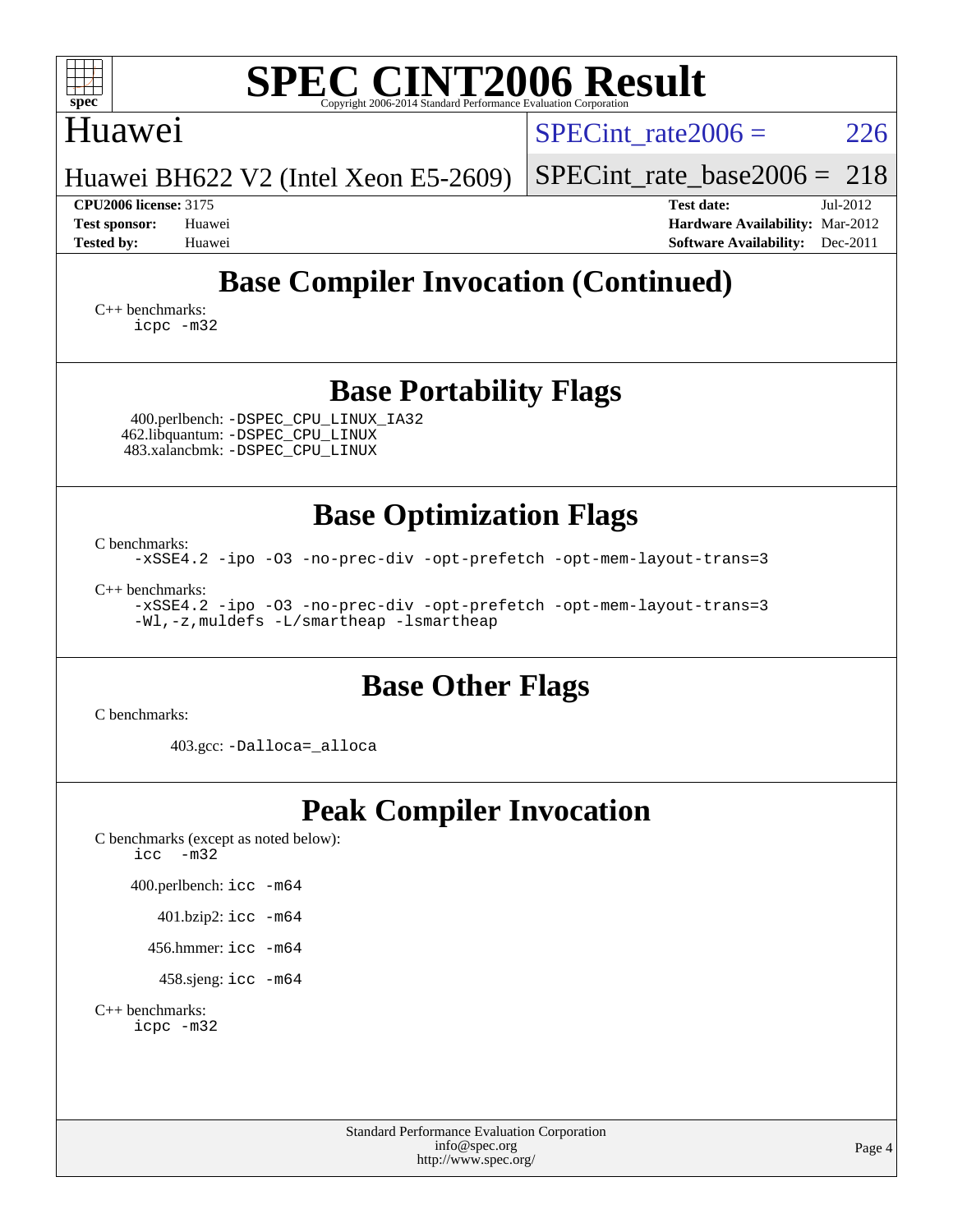

## Huawei

SPECint rate $2006 = 226$ 

Huawei BH622 V2 (Intel Xeon E5-2609)

[SPECint\\_rate\\_base2006 =](http://www.spec.org/auto/cpu2006/Docs/result-fields.html#SPECintratebase2006) 218

**[CPU2006 license:](http://www.spec.org/auto/cpu2006/Docs/result-fields.html#CPU2006license)** 3175 **[Test date:](http://www.spec.org/auto/cpu2006/Docs/result-fields.html#Testdate)** Jul-2012 **[Test sponsor:](http://www.spec.org/auto/cpu2006/Docs/result-fields.html#Testsponsor)** Huawei **[Hardware Availability:](http://www.spec.org/auto/cpu2006/Docs/result-fields.html#HardwareAvailability)** Mar-2012 **[Tested by:](http://www.spec.org/auto/cpu2006/Docs/result-fields.html#Testedby)** Huawei **[Software Availability:](http://www.spec.org/auto/cpu2006/Docs/result-fields.html#SoftwareAvailability)** Dec-2011

## **[Peak Portability Flags](http://www.spec.org/auto/cpu2006/Docs/result-fields.html#PeakPortabilityFlags)**

 400.perlbench: [-DSPEC\\_CPU\\_LP64](http://www.spec.org/cpu2006/results/res2012q3/cpu2006-20120717-23791.flags.html#b400.perlbench_peakCPORTABILITY_DSPEC_CPU_LP64) [-DSPEC\\_CPU\\_LINUX\\_X64](http://www.spec.org/cpu2006/results/res2012q3/cpu2006-20120717-23791.flags.html#b400.perlbench_peakCPORTABILITY_DSPEC_CPU_LINUX_X64) 401.bzip2: [-DSPEC\\_CPU\\_LP64](http://www.spec.org/cpu2006/results/res2012q3/cpu2006-20120717-23791.flags.html#suite_peakCPORTABILITY401_bzip2_DSPEC_CPU_LP64) 456.hmmer: [-DSPEC\\_CPU\\_LP64](http://www.spec.org/cpu2006/results/res2012q3/cpu2006-20120717-23791.flags.html#suite_peakCPORTABILITY456_hmmer_DSPEC_CPU_LP64) 458.sjeng: [-DSPEC\\_CPU\\_LP64](http://www.spec.org/cpu2006/results/res2012q3/cpu2006-20120717-23791.flags.html#suite_peakCPORTABILITY458_sjeng_DSPEC_CPU_LP64) 462.libquantum: [-DSPEC\\_CPU\\_LINUX](http://www.spec.org/cpu2006/results/res2012q3/cpu2006-20120717-23791.flags.html#b462.libquantum_peakCPORTABILITY_DSPEC_CPU_LINUX) 483.xalancbmk: [-DSPEC\\_CPU\\_LINUX](http://www.spec.org/cpu2006/results/res2012q3/cpu2006-20120717-23791.flags.html#b483.xalancbmk_peakCXXPORTABILITY_DSPEC_CPU_LINUX)

## **[Peak Optimization Flags](http://www.spec.org/auto/cpu2006/Docs/result-fields.html#PeakOptimizationFlags)**

[C benchmarks](http://www.spec.org/auto/cpu2006/Docs/result-fields.html#Cbenchmarks):

 400.perlbench: [-xSSE4.2](http://www.spec.org/cpu2006/results/res2012q3/cpu2006-20120717-23791.flags.html#user_peakPASS2_CFLAGSPASS2_LDCFLAGS400_perlbench_f-xSSE42_f91528193cf0b216347adb8b939d4107)(pass 2) [-prof-gen](http://www.spec.org/cpu2006/results/res2012q3/cpu2006-20120717-23791.flags.html#user_peakPASS1_CFLAGSPASS1_LDCFLAGS400_perlbench_prof_gen_e43856698f6ca7b7e442dfd80e94a8fc)(pass 1) [-ipo](http://www.spec.org/cpu2006/results/res2012q3/cpu2006-20120717-23791.flags.html#user_peakPASS2_CFLAGSPASS2_LDCFLAGS400_perlbench_f-ipo)(pass 2) [-O3](http://www.spec.org/cpu2006/results/res2012q3/cpu2006-20120717-23791.flags.html#user_peakPASS2_CFLAGSPASS2_LDCFLAGS400_perlbench_f-O3)(pass 2) [-no-prec-div](http://www.spec.org/cpu2006/results/res2012q3/cpu2006-20120717-23791.flags.html#user_peakPASS2_CFLAGSPASS2_LDCFLAGS400_perlbench_f-no-prec-div)(pass 2) [-prof-use](http://www.spec.org/cpu2006/results/res2012q3/cpu2006-20120717-23791.flags.html#user_peakPASS2_CFLAGSPASS2_LDCFLAGS400_perlbench_prof_use_bccf7792157ff70d64e32fe3e1250b55)(pass 2) [-auto-ilp32](http://www.spec.org/cpu2006/results/res2012q3/cpu2006-20120717-23791.flags.html#user_peakCOPTIMIZE400_perlbench_f-auto-ilp32)  $401.bzip2: -xSSE4.2(pass 2) -prof-qen(pass 1) -ipo(pass 2)$  $401.bzip2: -xSSE4.2(pass 2) -prof-qen(pass 1) -ipo(pass 2)$  $401.bzip2: -xSSE4.2(pass 2) -prof-qen(pass 1) -ipo(pass 2)$  $401.bzip2: -xSSE4.2(pass 2) -prof-qen(pass 1) -ipo(pass 2)$  $401.bzip2: -xSSE4.2(pass 2) -prof-qen(pass 1) -ipo(pass 2)$ [-O3](http://www.spec.org/cpu2006/results/res2012q3/cpu2006-20120717-23791.flags.html#user_peakPASS2_CFLAGSPASS2_LDCFLAGS401_bzip2_f-O3)(pass 2) [-no-prec-div](http://www.spec.org/cpu2006/results/res2012q3/cpu2006-20120717-23791.flags.html#user_peakPASS2_CFLAGSPASS2_LDCFLAGS401_bzip2_f-no-prec-div)(pass 2) [-prof-use](http://www.spec.org/cpu2006/results/res2012q3/cpu2006-20120717-23791.flags.html#user_peakPASS2_CFLAGSPASS2_LDCFLAGS401_bzip2_prof_use_bccf7792157ff70d64e32fe3e1250b55)(pass 2) [-opt-prefetch](http://www.spec.org/cpu2006/results/res2012q3/cpu2006-20120717-23791.flags.html#user_peakCOPTIMIZE401_bzip2_f-opt-prefetch) [-auto-ilp32](http://www.spec.org/cpu2006/results/res2012q3/cpu2006-20120717-23791.flags.html#user_peakCOPTIMIZE401_bzip2_f-auto-ilp32) [-ansi-alias](http://www.spec.org/cpu2006/results/res2012q3/cpu2006-20120717-23791.flags.html#user_peakCOPTIMIZE401_bzip2_f-ansi-alias) 403.gcc: [-xSSE4.2](http://www.spec.org/cpu2006/results/res2012q3/cpu2006-20120717-23791.flags.html#user_peakCOPTIMIZE403_gcc_f-xSSE42_f91528193cf0b216347adb8b939d4107) [-ipo](http://www.spec.org/cpu2006/results/res2012q3/cpu2006-20120717-23791.flags.html#user_peakCOPTIMIZE403_gcc_f-ipo) [-O3](http://www.spec.org/cpu2006/results/res2012q3/cpu2006-20120717-23791.flags.html#user_peakCOPTIMIZE403_gcc_f-O3) [-no-prec-div](http://www.spec.org/cpu2006/results/res2012q3/cpu2006-20120717-23791.flags.html#user_peakCOPTIMIZE403_gcc_f-no-prec-div) 429.mcf: basepeak = yes 445.gobmk: [-xSSE4.2](http://www.spec.org/cpu2006/results/res2012q3/cpu2006-20120717-23791.flags.html#user_peakPASS2_CFLAGSPASS2_LDCFLAGS445_gobmk_f-xSSE42_f91528193cf0b216347adb8b939d4107)(pass 2) [-prof-gen](http://www.spec.org/cpu2006/results/res2012q3/cpu2006-20120717-23791.flags.html#user_peakPASS1_CFLAGSPASS1_LDCFLAGS445_gobmk_prof_gen_e43856698f6ca7b7e442dfd80e94a8fc)(pass 1) [-prof-use](http://www.spec.org/cpu2006/results/res2012q3/cpu2006-20120717-23791.flags.html#user_peakPASS2_CFLAGSPASS2_LDCFLAGS445_gobmk_prof_use_bccf7792157ff70d64e32fe3e1250b55)(pass 2) [-ansi-alias](http://www.spec.org/cpu2006/results/res2012q3/cpu2006-20120717-23791.flags.html#user_peakCOPTIMIZE445_gobmk_f-ansi-alias) [-opt-mem-layout-trans=3](http://www.spec.org/cpu2006/results/res2012q3/cpu2006-20120717-23791.flags.html#user_peakCOPTIMIZE445_gobmk_f-opt-mem-layout-trans_a7b82ad4bd7abf52556d4961a2ae94d5) 456.hmmer: [-xSSE4.2](http://www.spec.org/cpu2006/results/res2012q3/cpu2006-20120717-23791.flags.html#user_peakCOPTIMIZE456_hmmer_f-xSSE42_f91528193cf0b216347adb8b939d4107) [-ipo](http://www.spec.org/cpu2006/results/res2012q3/cpu2006-20120717-23791.flags.html#user_peakCOPTIMIZE456_hmmer_f-ipo) [-O3](http://www.spec.org/cpu2006/results/res2012q3/cpu2006-20120717-23791.flags.html#user_peakCOPTIMIZE456_hmmer_f-O3) [-no-prec-div](http://www.spec.org/cpu2006/results/res2012q3/cpu2006-20120717-23791.flags.html#user_peakCOPTIMIZE456_hmmer_f-no-prec-div) [-unroll2](http://www.spec.org/cpu2006/results/res2012q3/cpu2006-20120717-23791.flags.html#user_peakCOPTIMIZE456_hmmer_f-unroll_784dae83bebfb236979b41d2422d7ec2) [-auto-ilp32](http://www.spec.org/cpu2006/results/res2012q3/cpu2006-20120717-23791.flags.html#user_peakCOPTIMIZE456_hmmer_f-auto-ilp32) 458.sjeng: [-xSSE4.2](http://www.spec.org/cpu2006/results/res2012q3/cpu2006-20120717-23791.flags.html#user_peakPASS2_CFLAGSPASS2_LDCFLAGS458_sjeng_f-xSSE42_f91528193cf0b216347adb8b939d4107)(pass 2) [-prof-gen](http://www.spec.org/cpu2006/results/res2012q3/cpu2006-20120717-23791.flags.html#user_peakPASS1_CFLAGSPASS1_LDCFLAGS458_sjeng_prof_gen_e43856698f6ca7b7e442dfd80e94a8fc)(pass 1) [-ipo](http://www.spec.org/cpu2006/results/res2012q3/cpu2006-20120717-23791.flags.html#user_peakPASS2_CFLAGSPASS2_LDCFLAGS458_sjeng_f-ipo)(pass 2) [-O3](http://www.spec.org/cpu2006/results/res2012q3/cpu2006-20120717-23791.flags.html#user_peakPASS2_CFLAGSPASS2_LDCFLAGS458_sjeng_f-O3)(pass 2) [-no-prec-div](http://www.spec.org/cpu2006/results/res2012q3/cpu2006-20120717-23791.flags.html#user_peakPASS2_CFLAGSPASS2_LDCFLAGS458_sjeng_f-no-prec-div)(pass 2) [-prof-use](http://www.spec.org/cpu2006/results/res2012q3/cpu2006-20120717-23791.flags.html#user_peakPASS2_CFLAGSPASS2_LDCFLAGS458_sjeng_prof_use_bccf7792157ff70d64e32fe3e1250b55)(pass 2) [-unroll4](http://www.spec.org/cpu2006/results/res2012q3/cpu2006-20120717-23791.flags.html#user_peakCOPTIMIZE458_sjeng_f-unroll_4e5e4ed65b7fd20bdcd365bec371b81f) [-auto-ilp32](http://www.spec.org/cpu2006/results/res2012q3/cpu2006-20120717-23791.flags.html#user_peakCOPTIMIZE458_sjeng_f-auto-ilp32)  $462$ .libquantum: basepeak = yes 464.h264ref: [-xSSE4.2](http://www.spec.org/cpu2006/results/res2012q3/cpu2006-20120717-23791.flags.html#user_peakPASS2_CFLAGSPASS2_LDCFLAGS464_h264ref_f-xSSE42_f91528193cf0b216347adb8b939d4107)(pass 2) [-prof-gen](http://www.spec.org/cpu2006/results/res2012q3/cpu2006-20120717-23791.flags.html#user_peakPASS1_CFLAGSPASS1_LDCFLAGS464_h264ref_prof_gen_e43856698f6ca7b7e442dfd80e94a8fc)(pass 1) [-ipo](http://www.spec.org/cpu2006/results/res2012q3/cpu2006-20120717-23791.flags.html#user_peakPASS2_CFLAGSPASS2_LDCFLAGS464_h264ref_f-ipo)(pass 2) [-O3](http://www.spec.org/cpu2006/results/res2012q3/cpu2006-20120717-23791.flags.html#user_peakPASS2_CFLAGSPASS2_LDCFLAGS464_h264ref_f-O3)(pass 2) [-no-prec-div](http://www.spec.org/cpu2006/results/res2012q3/cpu2006-20120717-23791.flags.html#user_peakPASS2_CFLAGSPASS2_LDCFLAGS464_h264ref_f-no-prec-div)(pass 2) [-prof-use](http://www.spec.org/cpu2006/results/res2012q3/cpu2006-20120717-23791.flags.html#user_peakPASS2_CFLAGSPASS2_LDCFLAGS464_h264ref_prof_use_bccf7792157ff70d64e32fe3e1250b55)(pass 2) [-unroll2](http://www.spec.org/cpu2006/results/res2012q3/cpu2006-20120717-23791.flags.html#user_peakCOPTIMIZE464_h264ref_f-unroll_784dae83bebfb236979b41d2422d7ec2) [-ansi-alias](http://www.spec.org/cpu2006/results/res2012q3/cpu2006-20120717-23791.flags.html#user_peakCOPTIMIZE464_h264ref_f-ansi-alias) [C++ benchmarks:](http://www.spec.org/auto/cpu2006/Docs/result-fields.html#CXXbenchmarks) 471.omnetpp: [-xSSE4.2](http://www.spec.org/cpu2006/results/res2012q3/cpu2006-20120717-23791.flags.html#user_peakPASS2_CXXFLAGSPASS2_LDCXXFLAGS471_omnetpp_f-xSSE42_f91528193cf0b216347adb8b939d4107)(pass 2) [-prof-gen](http://www.spec.org/cpu2006/results/res2012q3/cpu2006-20120717-23791.flags.html#user_peakPASS1_CXXFLAGSPASS1_LDCXXFLAGS471_omnetpp_prof_gen_e43856698f6ca7b7e442dfd80e94a8fc)(pass 1) [-ipo](http://www.spec.org/cpu2006/results/res2012q3/cpu2006-20120717-23791.flags.html#user_peakPASS2_CXXFLAGSPASS2_LDCXXFLAGS471_omnetpp_f-ipo)(pass 2) [-O3](http://www.spec.org/cpu2006/results/res2012q3/cpu2006-20120717-23791.flags.html#user_peakPASS2_CXXFLAGSPASS2_LDCXXFLAGS471_omnetpp_f-O3)(pass 2) [-no-prec-div](http://www.spec.org/cpu2006/results/res2012q3/cpu2006-20120717-23791.flags.html#user_peakPASS2_CXXFLAGSPASS2_LDCXXFLAGS471_omnetpp_f-no-prec-div)(pass 2) [-prof-use](http://www.spec.org/cpu2006/results/res2012q3/cpu2006-20120717-23791.flags.html#user_peakPASS2_CXXFLAGSPASS2_LDCXXFLAGS471_omnetpp_prof_use_bccf7792157ff70d64e32fe3e1250b55)(pass 2) [-ansi-alias](http://www.spec.org/cpu2006/results/res2012q3/cpu2006-20120717-23791.flags.html#user_peakCXXOPTIMIZE471_omnetpp_f-ansi-alias) [-opt-ra-region-strategy=block](http://www.spec.org/cpu2006/results/res2012q3/cpu2006-20120717-23791.flags.html#user_peakCXXOPTIMIZE471_omnetpp_f-opt-ra-region-strategy_a0a37c372d03933b2a18d4af463c1f69) [-Wl,-z,muldefs](http://www.spec.org/cpu2006/results/res2012q3/cpu2006-20120717-23791.flags.html#user_peakEXTRA_LDFLAGS471_omnetpp_link_force_multiple1_74079c344b956b9658436fd1b6dd3a8a) [-L/smartheap -lsmartheap](http://www.spec.org/cpu2006/results/res2012q3/cpu2006-20120717-23791.flags.html#user_peakEXTRA_LIBS471_omnetpp_SmartHeap_7c9e394a5779e1a7fec7c221e123830c) 473.astar: basepeak = yes Continued on next page

> Standard Performance Evaluation Corporation [info@spec.org](mailto:info@spec.org) <http://www.spec.org/>